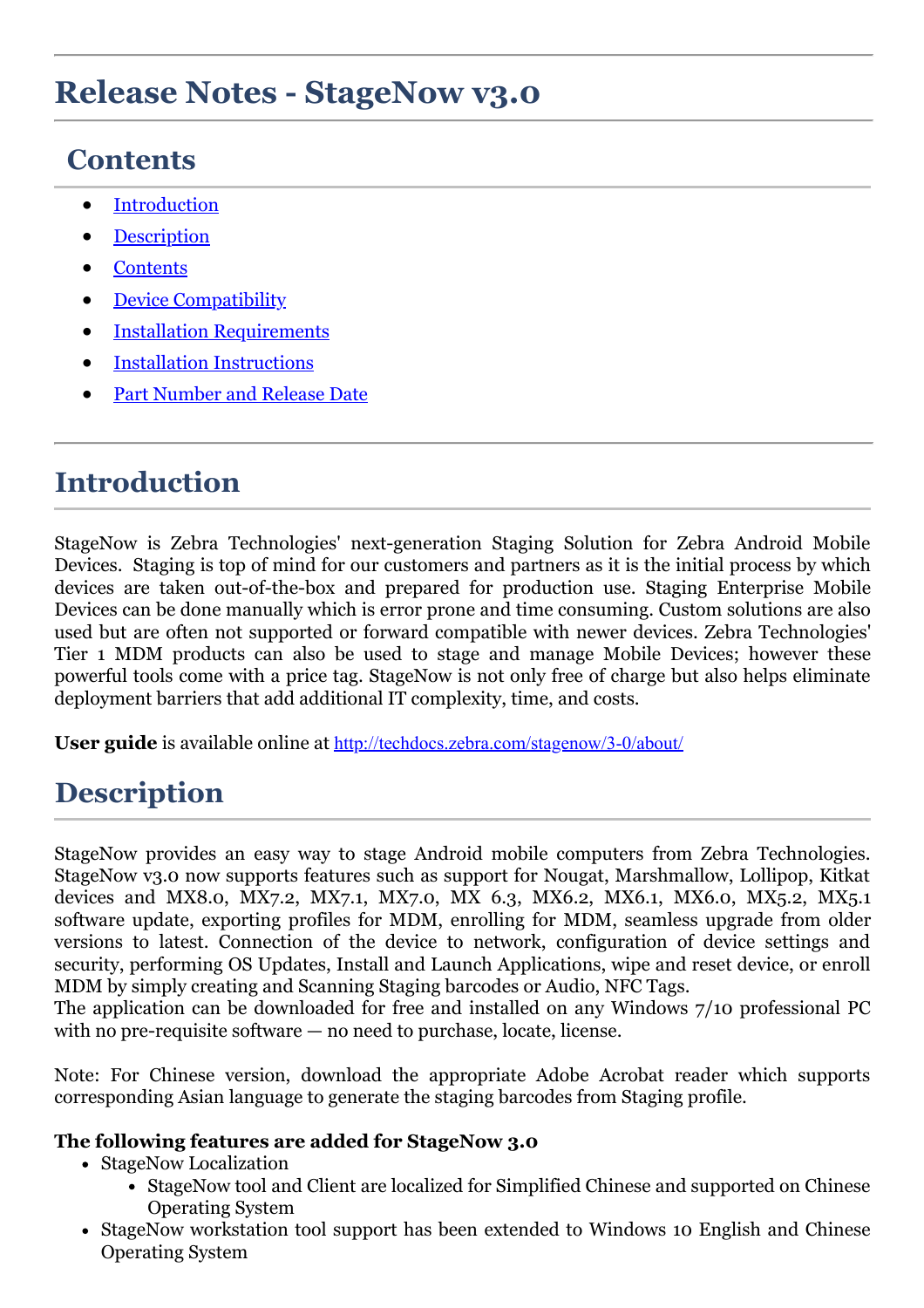- External Staging Server Support has been even extended to the MX profiles which are of MX version 7.1 and below, for FTP mode only
- Added support for MX 8.0 which adds functionality to the following setting types for devices:
	- o App Manager additional feature
		- · Disable All GMS Applications on the Safe to Disable list on GMS Android devices (OSx 8.0 and above)
		- · Added actions to clear Application Cache and enable
		- o License Manager additional feature
			- · Added ability to select the licensing file whose data should be embedded in the XML.
			- · Added ability to select the licensing file whose data should be embedded in the XML
			- Added ability to select the pre-activated license source type from where license procured
			- · Added ability to query product specific license information
			- · Added ability to specify product name to be queried
			- · Added ability to select the method that will be used to supply the license .bin file
		- o Settings Manager additional feature
			- · Added ability to specify whether the user has the ability to Enable or Disable Tethering (OSx 7.6 and above)
		- o Power Manager additional feature
			- · Enable/Disable Wakeup Sources, Ability to turn On and turn OFF the sources used to wake up the device, ex: Scan button
		- o UI Manager additional feature
			- · Ability to disable sip and turn on physical keyboard
			- · Enable/Disable Triple-tap for magnification to accommodate visually impaired employees
		- o Personal Dictionary additional Features
			- · Add words in bulk from a file along with the shortcuts of those words

### **Contents**

StageNow V3.0 Release consists of the deliverables listed below:

| Deliverables                                                   | <b>Details</b>              |
|----------------------------------------------------------------|-----------------------------|
| staging_solution_signed_3.0.exe StageNow v3.0 Tool Installable |                             |
| StagingInstallGuide_V3.0.pdf                                   | StageNow v3.0 Install Guide |

## <span id="page-1-0"></span>**Device Compatibility**

<span id="page-1-1"></span>For a list of the Zebra Android devices and versions that StageNow supports, go to: <http://techdocs.zebra.com/stagenow/3-0/guide/about>

Zebra Nougat Marshmallow, Lollipop, KitKat, and Jelly Bean devices that ship with the StageNow Client support all device configuration options that the StageNow Tool offers.

**NOTE**: The MX features that each device supports depend on the Android OS, OSX, and MX versions in the BSP. Select the applicable device version in the matrix located at <http://techdocs.zebra.com/mx/compatibility>/ to determine the supported features.

# **Installation Requirements**